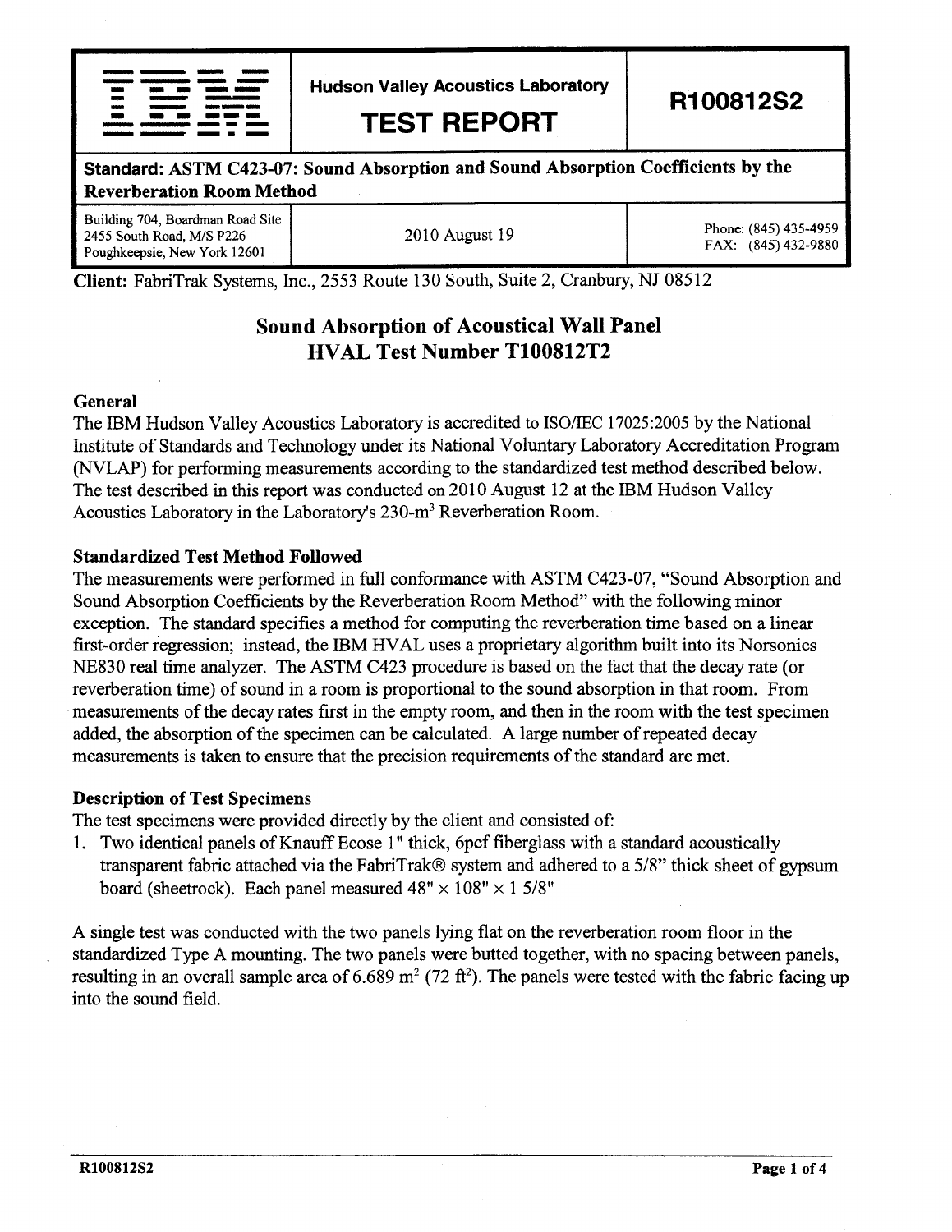

**Hudson Valley Acoustics Laboratory** 

**TEST REPORT** 

R100812S2

Standard: ASTM C423-07: Sound Absorption and Sound Absorption Coefficients by the **Reverberation Room Method** 

| Building 704, Boardman Road Site<br>2455 South Road, M/S P226<br>Poughkeepsie, New York 12601 | 2010 August 19 | Phone: (845) 435-4959<br>FAX: (845) 432-9880 |
|-----------------------------------------------------------------------------------------------|----------------|----------------------------------------------|
|-----------------------------------------------------------------------------------------------|----------------|----------------------------------------------|

#### **Acoustical Data**

The results are given in terms of sound absorption coefficients along with the computed values of the Sound Absorption Average, SAA, and the Noise Reduction Coefficient, NRC, as required by C423. For all the specimens tested here, the results are tabulated in Table 1 for the required 18 one-third octave-band test frequencies from 100 Hz through 5000 Hz.

A detailed record of the test conditions and results, and a complete description of the laboratory and measurement procedures are on file at the IBM Hudson Valley Acoustics Laboratory.

Submitted and Approved by

Matthew A. Nobile **Technical Director** IBM Hudson Valley Acoustics Laboratory



Accredited to ISO/IEC 17025:2005 by the National Voluntary Laboratory Accreditation Program for the specific scope of accreditation under Lab Code 100323-0.

The results reported here relate only to the specific items tested. This report shall not be reproduced, except in full, without the written approval of the IBM Hudson Valley Acoustics Laboratory. The issuance of this report shall not be used by the client to claim product endorsement by NVLAP, NIST or any agency of the U.S. Government.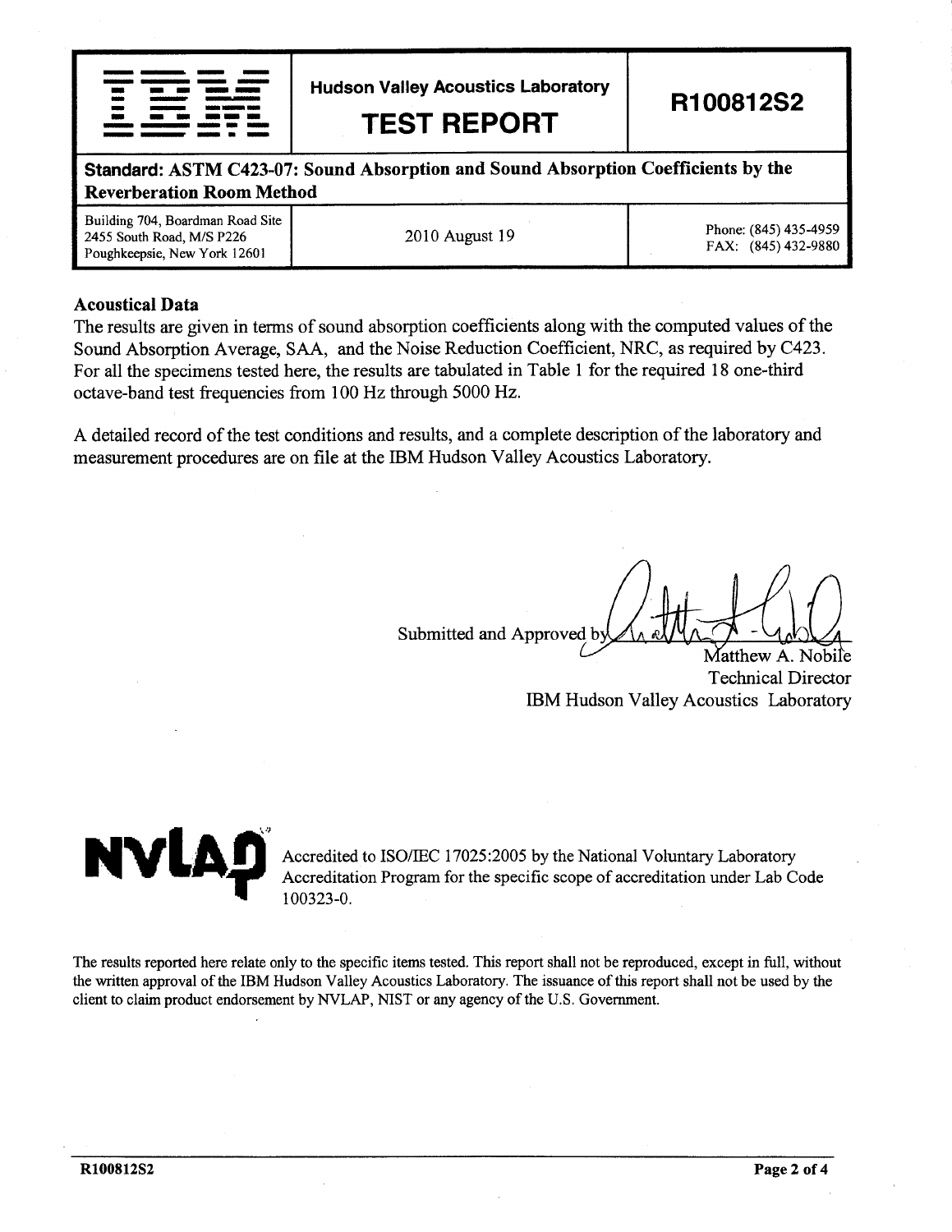|                                                                                                                       | <b>Hudson Valley Acoustics Laboratory</b><br><b>TEST REPORT</b> | R100812S2                                    |  |  |  |
|-----------------------------------------------------------------------------------------------------------------------|-----------------------------------------------------------------|----------------------------------------------|--|--|--|
| Standard: ASTM C423-07: Sound Absorption and Sound Absorption Coefficients by the<br><b>Reverberation Room Method</b> |                                                                 |                                              |  |  |  |
| Building 704, Boardman Road Site<br>2455 South Road, M/S P226<br>Poughkeepsie, New York 12601                         | 2010 August 19                                                  | Phone: (845) 435-4959<br>FAX: (845) 432-9880 |  |  |  |

### Table 1. Measured one-third octave band sound absorption coefficients per ASTM C423 and computed values of NRC and SAA.

| <b>Sound Absorption Coefficients</b><br>per ASTM C423 using Type A Mounting |                                                                    |  |  |  |
|-----------------------------------------------------------------------------|--------------------------------------------------------------------|--|--|--|
| Frequency (Hz)                                                              | <b>Condition B:</b><br>Knauff Ecose 1"<br>fiberglass w/ SAT Fabric |  |  |  |
| 100                                                                         | 0.12                                                               |  |  |  |
| 125                                                                         | 0.19                                                               |  |  |  |
| 160                                                                         | 0.16                                                               |  |  |  |
| 200                                                                         | 0.29                                                               |  |  |  |
| 250                                                                         | 0.39                                                               |  |  |  |
| 315                                                                         | 0.54                                                               |  |  |  |
| 400                                                                         | 0.83                                                               |  |  |  |
| 500                                                                         | 0.94                                                               |  |  |  |
| 630                                                                         | 0.97                                                               |  |  |  |
| 800                                                                         | 1.02                                                               |  |  |  |
| 1,000                                                                       | 1.02                                                               |  |  |  |
| 1,250                                                                       | 1.02                                                               |  |  |  |
| 1,600                                                                       | 0.98                                                               |  |  |  |
| 2,000                                                                       | 0.95                                                               |  |  |  |
| 2,500                                                                       | 0.92                                                               |  |  |  |
| 3,150                                                                       | 0.91                                                               |  |  |  |
| 4,000                                                                       | 0.89                                                               |  |  |  |
| 5,000                                                                       | 0.89                                                               |  |  |  |
| <b>NRC</b>                                                                  | 0.85                                                               |  |  |  |
| <b>SAA</b>                                                                  | 0.82                                                               |  |  |  |